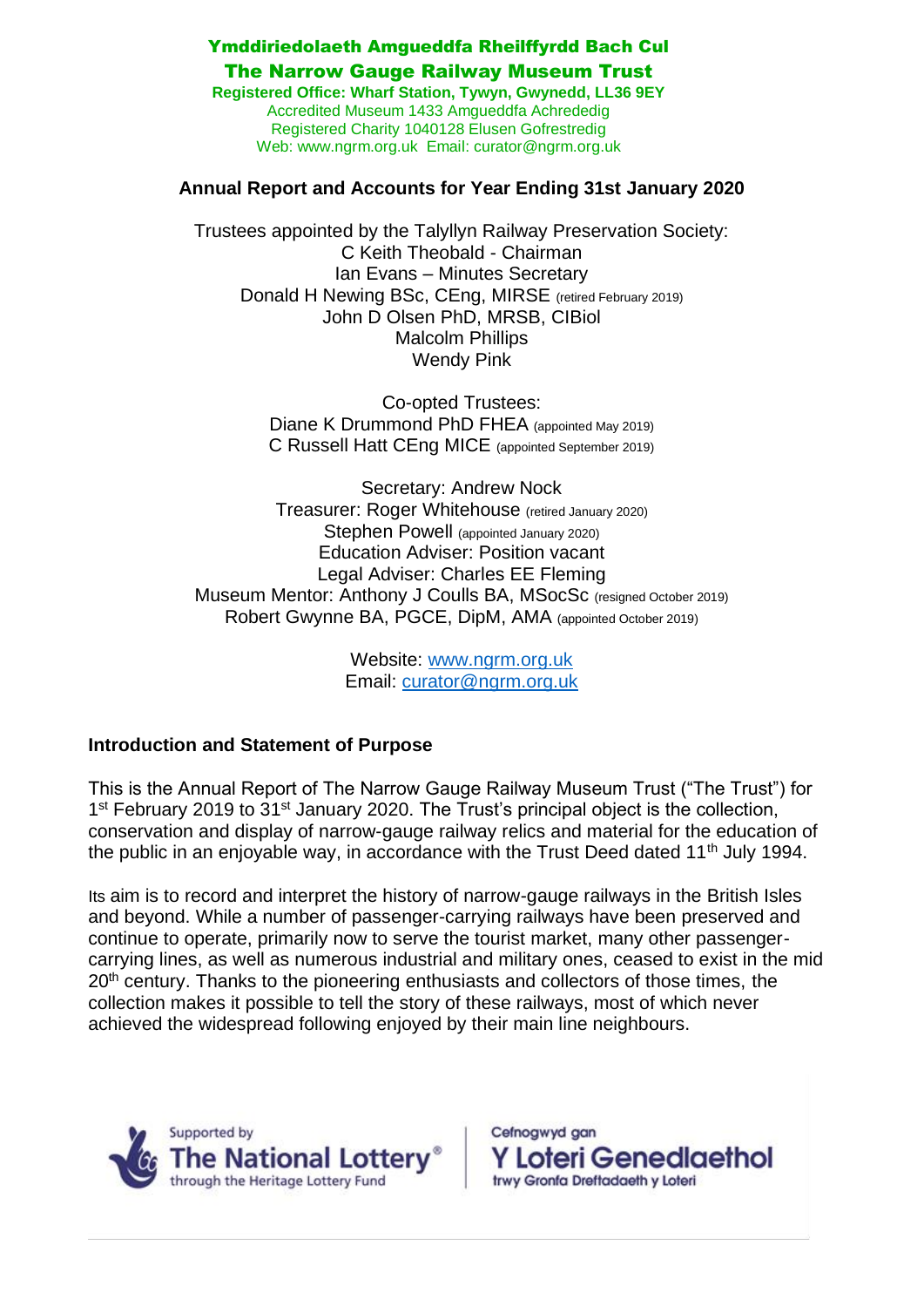### **The Collection**

The main collection consists of items relating to narrow gauge railways of the British Isles, and to the Talyllyn Railway in particular.

The Trustees continue to review selectively items offered for sale at auction, and make a reasonable bid for any item which they consider would enhance the collection. Items are also offered to the Museum from time to time, with any accession decision being taken by the Trustees. Most recent accessions have been small, mostly paper, items, reflecting the reality of new material availability, and the pressures on the Museum's space. Some of the additions to the collection during the year were:

MAIN COLLECTION

| TYWRM:IOM099 handbill                  |           | Manx Electric Railway handbill advertising the Summit of<br>Snaefell. Dating from the 1908 - 1936 period                                                                                                            |
|----------------------------------------|-----------|---------------------------------------------------------------------------------------------------------------------------------------------------------------------------------------------------------------------|
| TYWRM:IOM101                           | timetable | Isle of Man Railway timetable poster for May 1932                                                                                                                                                                   |
| TYWRM:LAB001                           | print     | Print of the Listowel and Ballybunion locomotive No.1<br>reproduced from an engraving dated 1888                                                                                                                    |
| TYWRM:TR335                            | timetable | Talyllyn Railway timetable poster for July 3rd 1939                                                                                                                                                                 |
| TYWRM:TR336                            | timetable | Talyllyn Railway Special Train notice with details of the<br>Whit Monday service with hand annotation in black and<br>red ink. Dated 1940s                                                                          |
| TYWRM:TR341                            | plan      | Brown Marshall plan of Talyllyn Railway No.5 Brake Van<br>dated 1866 - 1in to 1ft scale                                                                                                                             |
| TYWRM:TR342                            | plan      | Talyllyn Railway gradient profile dated 1959                                                                                                                                                                        |
| TYWRM:TR343                            | document  | Talyllyn Light Railway Order 1972 made to allow the<br>building of the Nant Gwernol Extension.                                                                                                                      |
| TYWRM:CDR026 advertising<br>$\cdot$ .2 | poster    | County Donegal Railway Joint Committee poster advising<br>of the withdrawal of railway services between Strabane<br>and Killybegs; Strabane and Letterkenny; and Donegal<br>and Ballyshannon after 31 December 1959 |
| TYWRM:TR350                            | timetable | Talyllyn Railway timetable poster for 1952                                                                                                                                                                          |
| TYWRM:TR352                            | leaflet   | Order of Service making 60th Anniversary of the Talyllyn<br>Railway Preservation Society 16 July 2011                                                                                                               |
| TYWRM:TR353                            | tea towel | Talyllyn Railway souvenir tea towel with Lowca engine<br>printed by Laura Ashley in the 1950s. This dates to the<br>start of the Laura Ashley firm with the towels hand-printed<br>in her garage.                   |
| TYWRM:DG006                            | spring    | Salter safety valve spring unit from the original boiler of<br>"William Finlay"                                                                                                                                     |
| TYWRM:TR357                            | booklet   | Talyllyn Railway Preservation Society Constitution and<br><b>Rules dated October 1973</b>                                                                                                                           |
| TYWRM:MIS051                           | ticket    | 10 Manx Northern tickets and 2 Snowdon Mountain<br>tickets                                                                                                                                                          |
| TYWRM:VR017                            | gauge     | Vale of Rheidol Railway Wheel Profile Gauge (Ioan item)                                                                                                                                                             |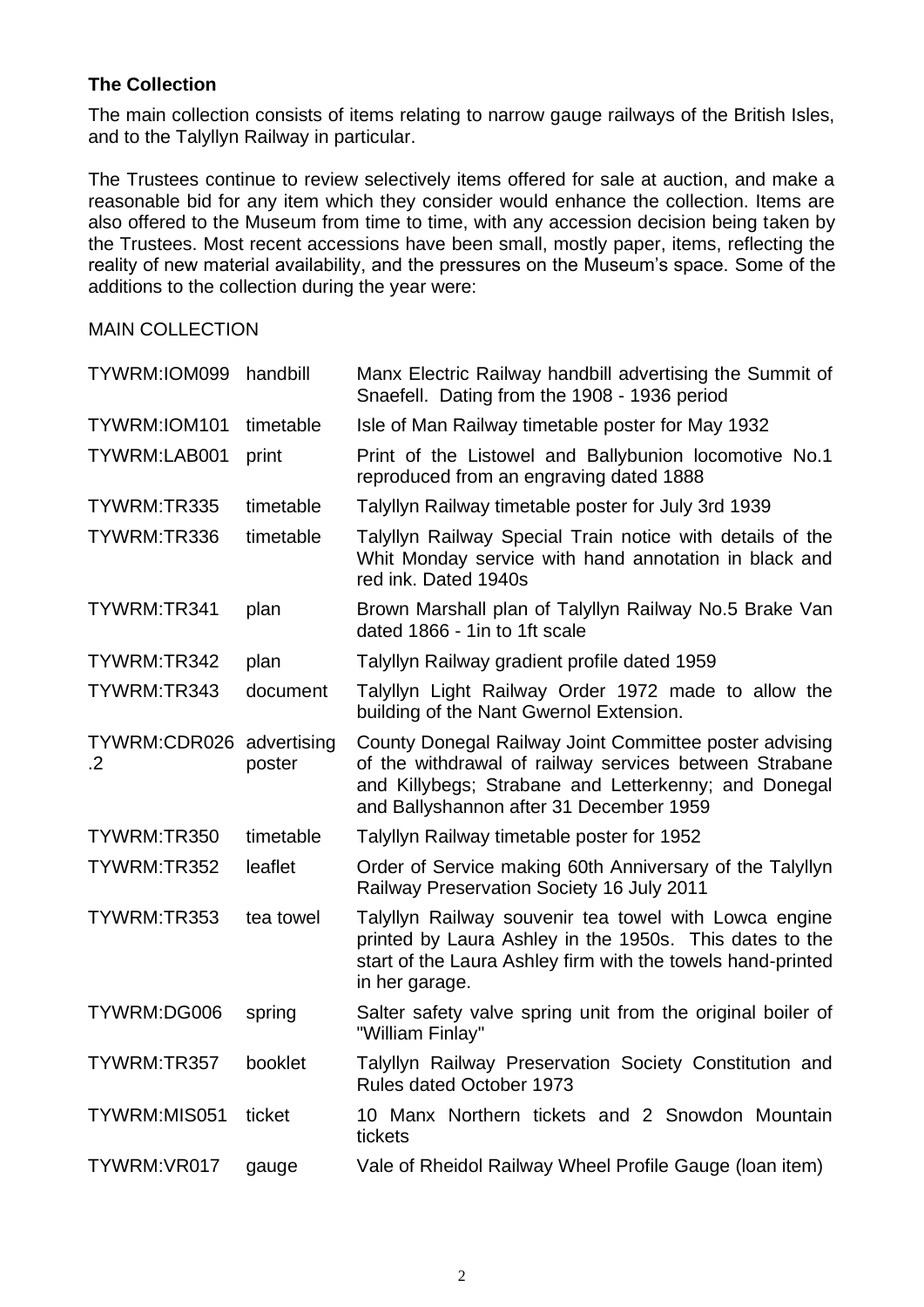## SUPPORT COLLECTION

| TYWRM:SUP253 book |             | Industrial Narrow Gauge Album by Andrew Neale                                                                     |
|-------------------|-------------|-------------------------------------------------------------------------------------------------------------------|
| TYWRM:SUP254 book |             | The Lynton and Barnstaple Railway 1895 - 1935 by L.T.<br>Catchpole                                                |
| TYWRM:SUP257      | book        | Light Railways - their rise and decline by W.J.K. Davies                                                          |
| TYWRM:SUP265 book |             | Talyllyn Railway Locomotives and Rolling Stock by J. Bate<br>D. Mitchell & N. Adams                               |
| TYWRM:SUP266      | book        | Forty Years of the Talyllyn Railway by Christopher White                                                          |
| TYWRM:SUP267      | <b>book</b> | Industrial Narrow Gauge Railways by Ian Dean                                                                      |
| TYWRM:SUP269      | booklet     | Order of Service for the Funeral of Brian Richard Owen 6<br>April 2019. Brian was the new museum project manager. |
| TYWRM:SUP272 book |             | Slate and Slatemen of Llechwedd by Ivor Wynne Jones                                                               |

AWDRY COLLECTION

This is a separate collection of items recalling the life and works of the well-known children's author the late Rev Wilbert Awdry, an active member of the Talyllyn Railway Preservation Society. It is displayed in a reconstruction of his study within the museum. The Awdry family have continued to be very generous in their assistance. The following accession was made to this collection:

TYWRM:AWD51 4 Talyllyn Tracksiders - The First 20 Years

The Trust's responsibility for locomotive "Jubilee 1897", on long-term loan from Welsh Slate (and its predecessors) for many years, was amicably terminated during the year with signature of a loan agreement between Welsh Slate and the Vale of Rheidol Railway (VoR) in Aberystwyth.

### **Museum Opening and Visitor Numbers**

In accordance with the Trust's policy, the museum was open on all days when the Talyllyn Railway was operating a public train service, and also on selected Museum open weekends when trains were not operating.

The number of visitors during the year was consistent with trends over recent years:

|               | 2019-20 | 2018-19 | 2017-18 | 2016-17 | 2015-16 | 2014-15 |
|---------------|---------|---------|---------|---------|---------|---------|
| <b>Adults</b> | 12,758  | 13,653  | 12.374  | 12,563  | 13,458  | 11,943  |
| Children      | 3,913   | 4,555   | 4,383   | 4,024   | 4,426   | 3,824   |
| Total         | 16,671  | 18,208  | 16,757  | 16,587  | 17,884  | 15,767  |

### **Projects**

During the year the extensive archive of the renowned railway photographer Henry (HC) Casserley came on the market, following the death of his son. It was a unique collection of images of British and Irish railways from the 1920s to the 1960s, including many narrowgauge subjects. At auction in September, the Trust bid successfully for around 500 photos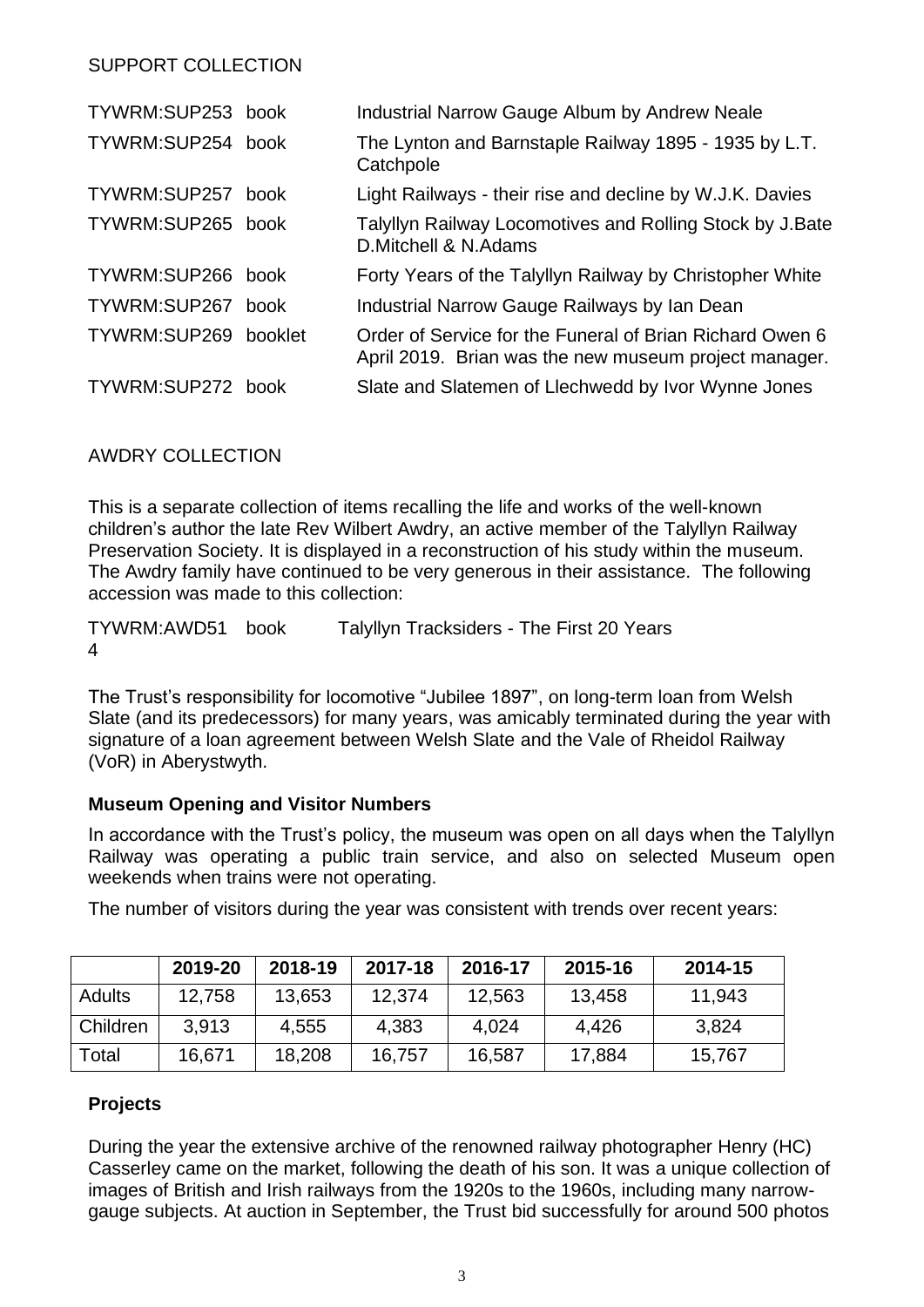for its collection, showing not only the Talyllyn Railway, but other narrow-gauge lines as well. The photographs have been digitised, and the Trustees are seeking advice from specialists within the transport museum sector on how best to make the collection widely accessible.

The Trustees have started an Oral History project, to record personal experience and memories of British narrow gauge, including the Talyllyn Railway and other Welsh slate railways. This follows a suggestion from the new Mentor (see 'People' paragraph), and will draw on experience from the National Railway Museum's extensive work in this field. The Trust has joined the Oral History Society which will provide advice and training on methods and data storage, and next steps are to acquire suitable recording and digital storage equipment, to train interviewers, and identify suitable people as subjects. To develop this project, the Trustees have secured a £1000 grant from Gwynedd Council, who in connection with the bid to secure World Heritage Site status for the Slate Landscape of North West Wales have secured funding (through the Heritage Fund Great Place Scheme and Arloesi Gwynedd Wledig [Rural Development Programme]) to contribute towards cultural activities in the slate communities of Gwynedd.

The Trustees are working with the Talyllyn Railway in its planning of new covered accommodation at Wharf station for the storage and public display of historic rolling stock, both passenger and freight. This offers a potential solution to the Trustees' long-standing concern about the absence of suitable accommodation for the wagons where they can be worked on, and viewed by the public.

### **Special Events**

The Museum's historic wagons have been used for special train workings and photo charters throughout the year.

The Museum maintained its practice of mounting Temporary exhibitions, which allow it to focus on matters of topical interest and keep the collection fresh for repeat visitors. The 2019 exhibition, "Steam Evolution – an ongoing saga", marked the  $50<sup>th</sup>$  anniversary of the removal of the Giesl ejector from TR loco no. 4 with a display illustrating the development of railway steam traction technology in the later 20<sup>th</sup> century.

### **People**

The Museum is governed, managed, manned, and supported entirely by volunteers. The big changes of recent years and the continuing upkeep and development of the Museum would be impossible without their skills and dedication. The Trustees thank everyone who has contributed time and effort during the year.

The Museum's volunteer attendants continued to provide the front-line contact with visitors; without them the Museum could not function, and many thanks are due to them for their loyalty, and all the hours they put in during the year. They have also been the mainstay of the working parties at Tywyn.The number of attendants has declined slightly over the last year and more volunteers for this important role would be very welcome, not least to enable extensions to museum opening hours on the Talyllyn Railway's busiest days.

Valuable help has also been given by staff and volunteers of the Talyllyn Railway.

The continuing vacancy of the Education Adviser post has already been noted, and illustrates the difficulties faced by the Trustees in finding volunteers with specialist skills,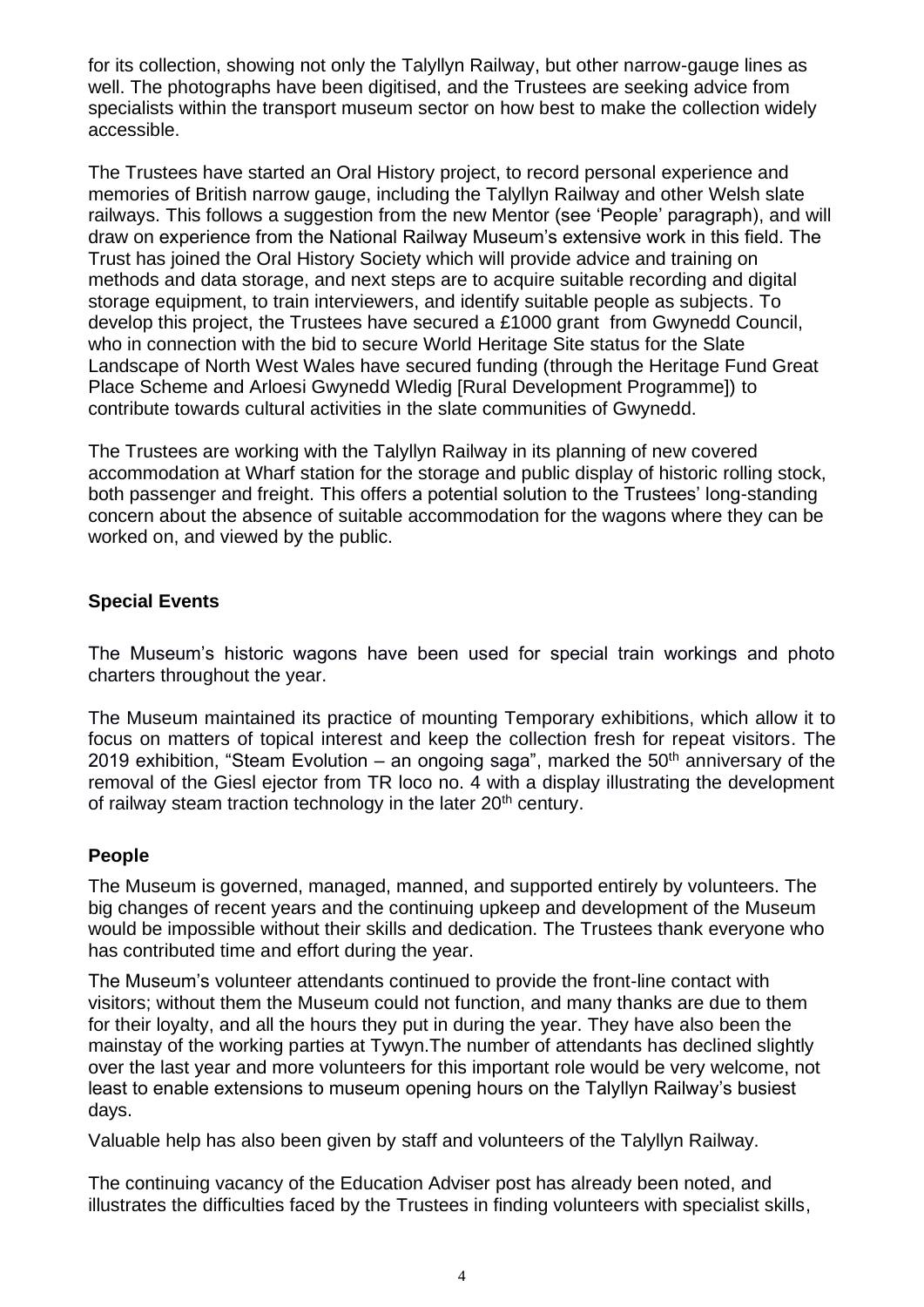particularly in a sparsely-populated part of the country remote from major population centres.

Early in the reporting year Don Newing resigned as Trustee after serving for, remarkably, almost 23 years, and the Trustees record their gratitude for his expert and supportive contribution to the Museum; he continues as the Trust's archivist. Two new Trustees were welcomed in 2019, Dr Di Drummond and Mr Russell Hatt.

At the start of the reporting year, Anthony Coulls, Museum Mentor, had very recently given the Trustees notice of his intention to resign, subject to appointment of a successor. In October, the Trustees were delighted to accept the offer from Bob Gwynne, Associate Curator at the York Railway Museum, to take over as Mentor. His professional background gives the Museum continuity in the provision of specialised advice on museum development and the conservation of historic railway artefacts. The Trustees record their gratitude to Mr Coulls for his expert and pragmatic advice, freely given over a number of years. They are also exploring the possibility of appointing a second mentor, with closer links to the Welsh museum sector specifically, and Welsh society more generally.

At the close of the year, the Trust's Treasurer Roger Whitehouse retired after serving for 15 years. The Trustees are grateful for his willing and diligent service.

# **Working Parties**

The Museum working parties have continued meeting weekly on Thursday mornings, usually with between 6 and 10 people attending, with news of their activities regularly reported on the Museum's 'Facebook' page.

Activity is split between routine maintenance, cleaning, and painting, and more extensive physical work to refresh and develop the Museum with display and layout changes.The changes and improvements included:

- Eastwell Ironstone Company signal post re-painted
- Display stand for the Car Gwyllt slate quarry incline rider, including newly-fabricated incline section complete with rails;
- Wooden engine nameplate casting templates cleaned, and best examples mounted on two new display boards flanking the mesh panel display of brass nameplates;
- New display board for Dinorwic Quarry enamel signs behind 'Rough Pup' locomotive;
- Cambrian Railways cast iron sign mounted on a post in front of the Oakeley coal wagon;
- Various display cabinets moved and re-ordered, with one now focussed on Talyllyn Railway people.

Work also continued on the historic wagon fleet:

- Ongoing rust removal from metal parts of wagon no. 146 (the covered wagon) and sanding and priming the body timbers;
- Wagon no. 101 (Talyllyn Railway slate wagon) paintwork on deck stripped-back to metal, re-primed, and two gloss coats and one topcoat of black bituminous paint applied. All timbers sanded, treated with wood preservative, primed grey, and two topcoats of grey applied;
- Slate waste tipper wagon rust removed, and cleaned areas painted gloss black.

Working parties have also continued at North Ings Farm Museum*.*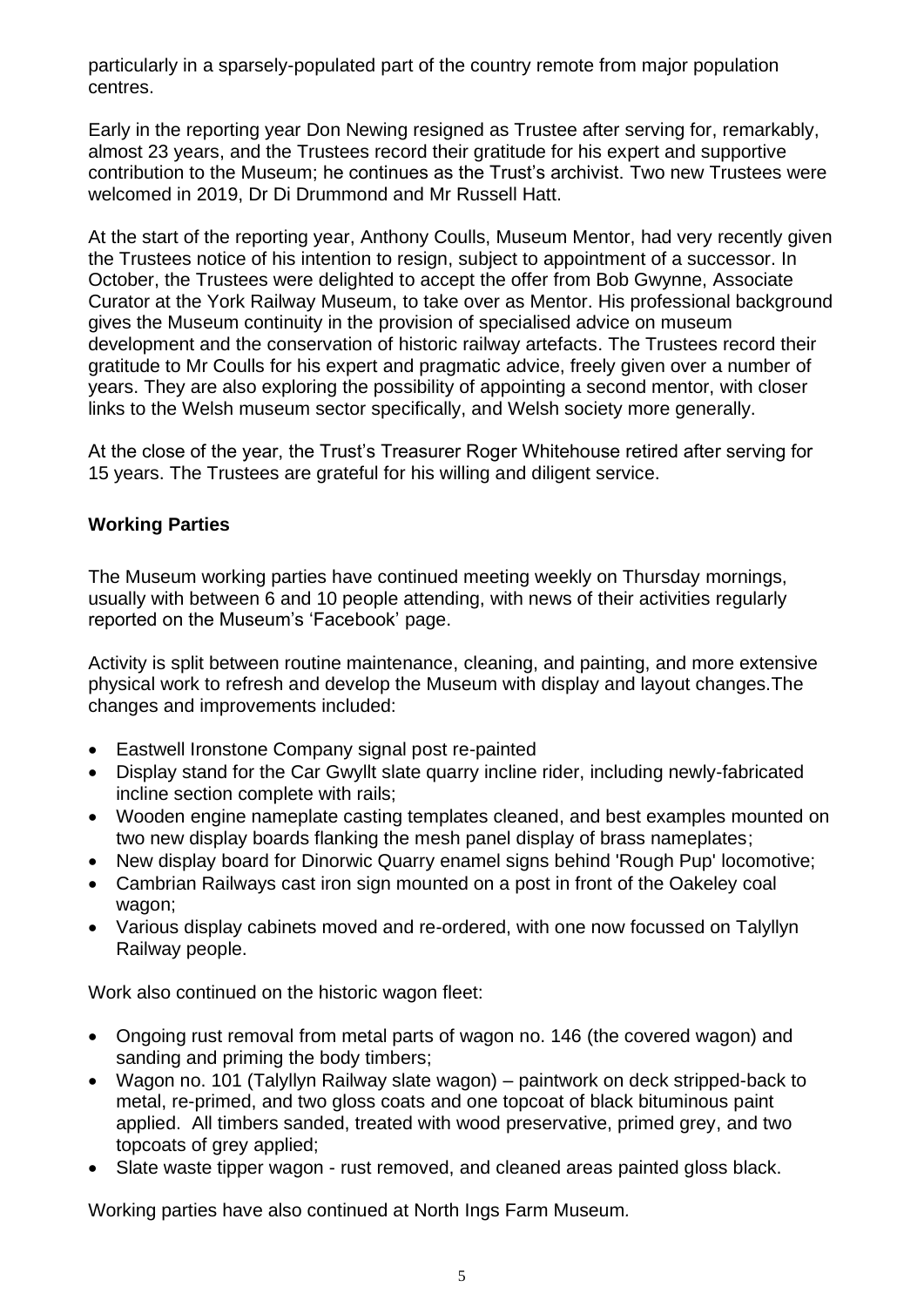## **Friends of The Museum**

The Friends of The Museum group has continued, providing valuable help in funding museum operations, for which the Trustees are very grateful. Three Friends' Newsletters were published during the year, to keep Friends up to date with Museum developments and foster a continuing sense of identity.

## **Website**

The current website, inaugurated in March 2015, continues to be updated to provide further information about the collection and an ongoing record of museum news items. It receives around 800 visits per month.

# **Finance**

The Trustees continue to operate a policy of free admission. Donations from visitors through the collecting boxes in the Museum amounted to £2,053.02; other donations and legacies realised £1157.54, and grant income of £1,511.00 was received. Friends' membership donations raised £1,722.75. The Trustees have continued their policy of working within the Trust's means, and the General fund surplus at the end of the year was £579.95 . A statement of the Annual Accounts is attached.

### **External relations**

In January, the UK Government nominated the Welsh Slate Landscape to UNESCO for World Heritage status. If the application is successful, the Landscape will become the UK's 33rd UNESCO World Heritage Site and the 4th in Wales, following the Pontcysyllte Aqueduct, Blaenavon Industrial Landscape and the Castles and Town Walls of King Edward in Gwynedd.

The Talyllyn Railway would be an important focus of the southern part of the Landscape, in particular the narrow-gauge to standard-gauge rail transshipment facilities at Tywyn Wharf, where the Museum is located. The Trustees continue to work closely with the Railway in developing its heritage presentation.

### **Looking Forward**

The Trustees remained acutely conscious of the sustainability challenges facing the Museum, and convened specially in the summer at the Leighton Buzzard Railway to review progress since the last strategic review in 2013 and to consider plans for the future. In this review, the Trustees were greatly helped with participation by external specialists from the Welsh Government, the UK Department for Transport (as part of its programme encouraging officials to help charities), the voluntary museum sector, and the Talyllyn Railway. As a consequence of the review, the Trustees accepted the offer from the Welsh Government to fund participation in the Association of Independent Museums (AIM) "Prospering Boards" programme; the inception meeting with AIM's adviser took place in December, and work is ongoing, principally in the areas of incorporation, purpose, trustee appointment and succession, and forward planning.

While this report was being written, the implications of the Covid19 pandemic were becoming increasingly stark. Although the Museum was open during the February halfterm week, it did not re-open at the start of the main season, and along with its landlord, the Talyllyn Railway, remains closed until conditions improve.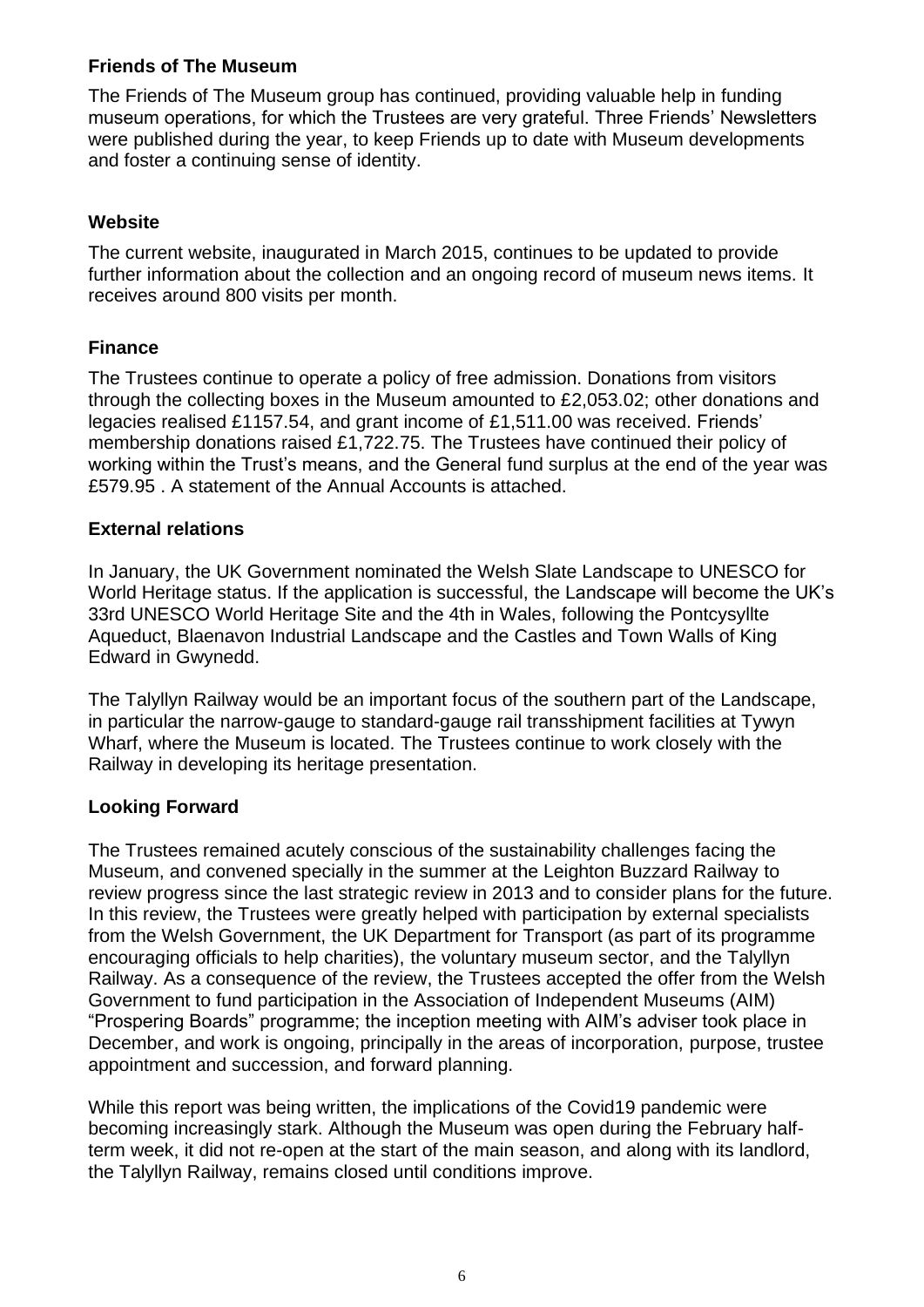Signed by:

C K Theobald, Chairman

Q. P. Now

A P Nock, Secretary